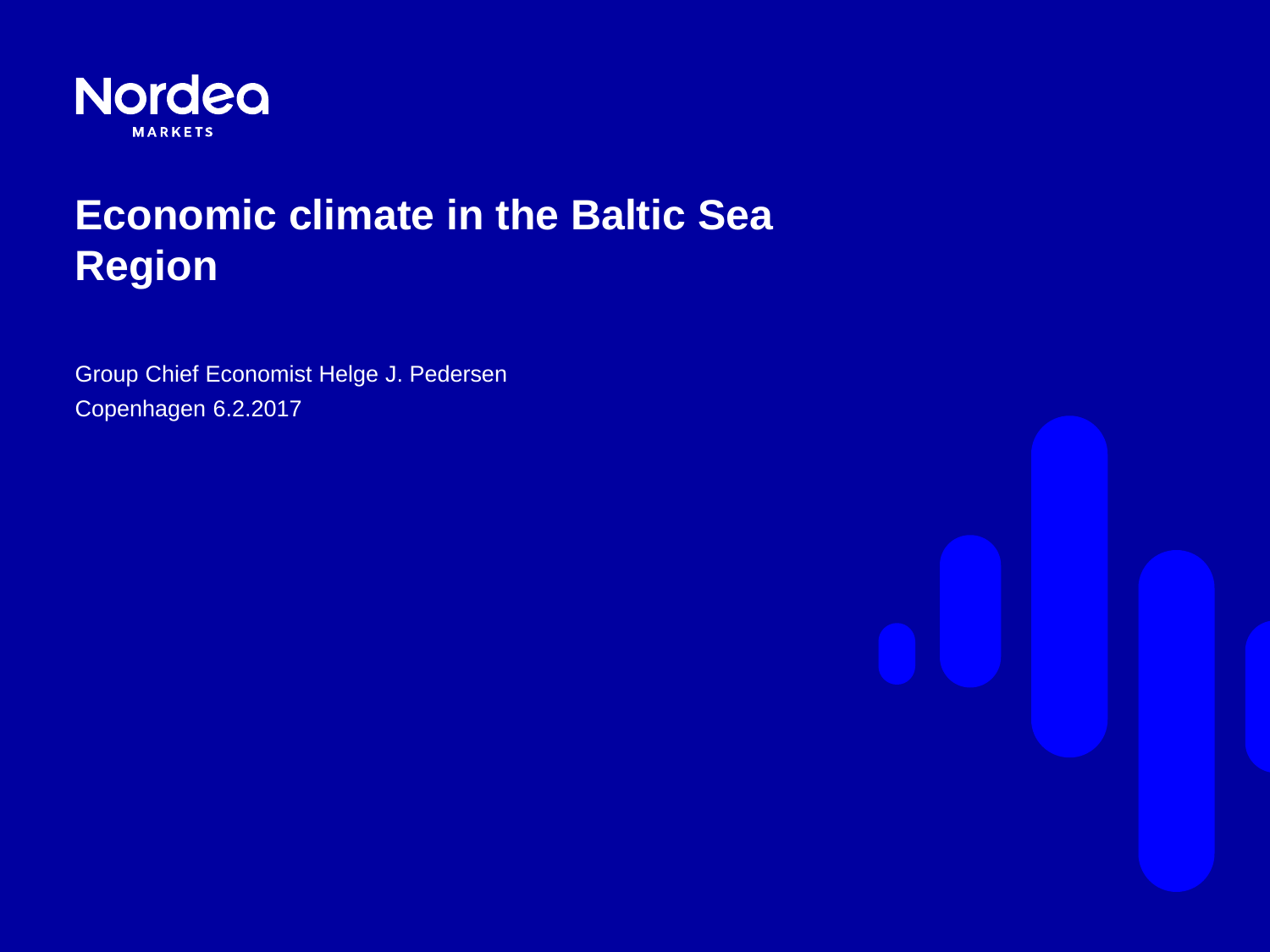# **Time of change**

- Momentum is gaining pace in the world economy
- Baltic Sea growth convergence
- Trump as president
- Brexit : article 50 to be invoked by March 2017
- Easy monetary policy for long time yet
- Geopolitical risks Ukraine/Russia, Southeast Asia, Turkey, Middle East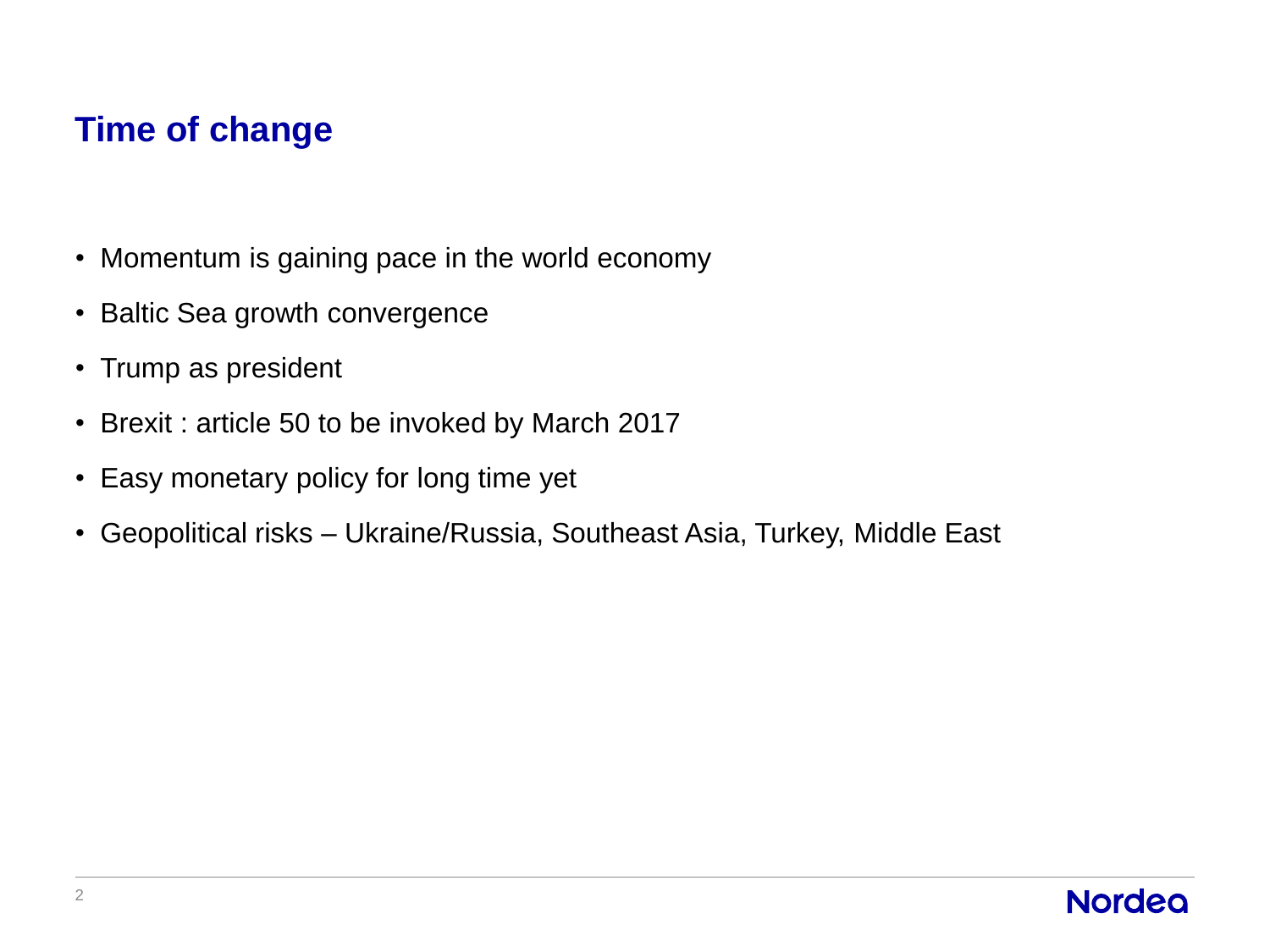# **Growth is driven by domestic demand**

| Baltic Sea Region, realannual grow th rates unless otherw ise noted | 2014                    | 2015   | 2016E | 2017E |
|---------------------------------------------------------------------|-------------------------|--------|-------|-------|
| Private consum ption                                                | 15                      | 21     | 1.7   | 18    |
| Govemment consumption                                               | 12                      | 14     | 22    | 1.4   |
| Gross fixed capital form ation                                      | 17                      | $-0.6$ | 28    | 2.7   |
| Exports                                                             | 33                      | 33     | 1.4   | 28    |
| In ports                                                            | 35                      | 21     | 23    | 2.6   |
| GDP                                                                 | 17                      | 18     | 1.7   | 18    |
|                                                                     |                         |        |       |       |
| Inflation, & y/y                                                    | 1.6                     | 16     | 1.7   | 20    |
| Unemployment <sup>8</sup>                                           | 59                      | 61     | 60    | 58    |
| Govemmentbudgetbalance, & ofGDP                                     | 20                      | 0.4    | 0.7   | 0.6   |
| Cumentaccountbalance, & ofGDP                                       | 6.6                     | 60     | 4.6   | 4.7   |
|                                                                     | *Source: Nordea Markets |        |       |       |

\*Source: N ordea M arkets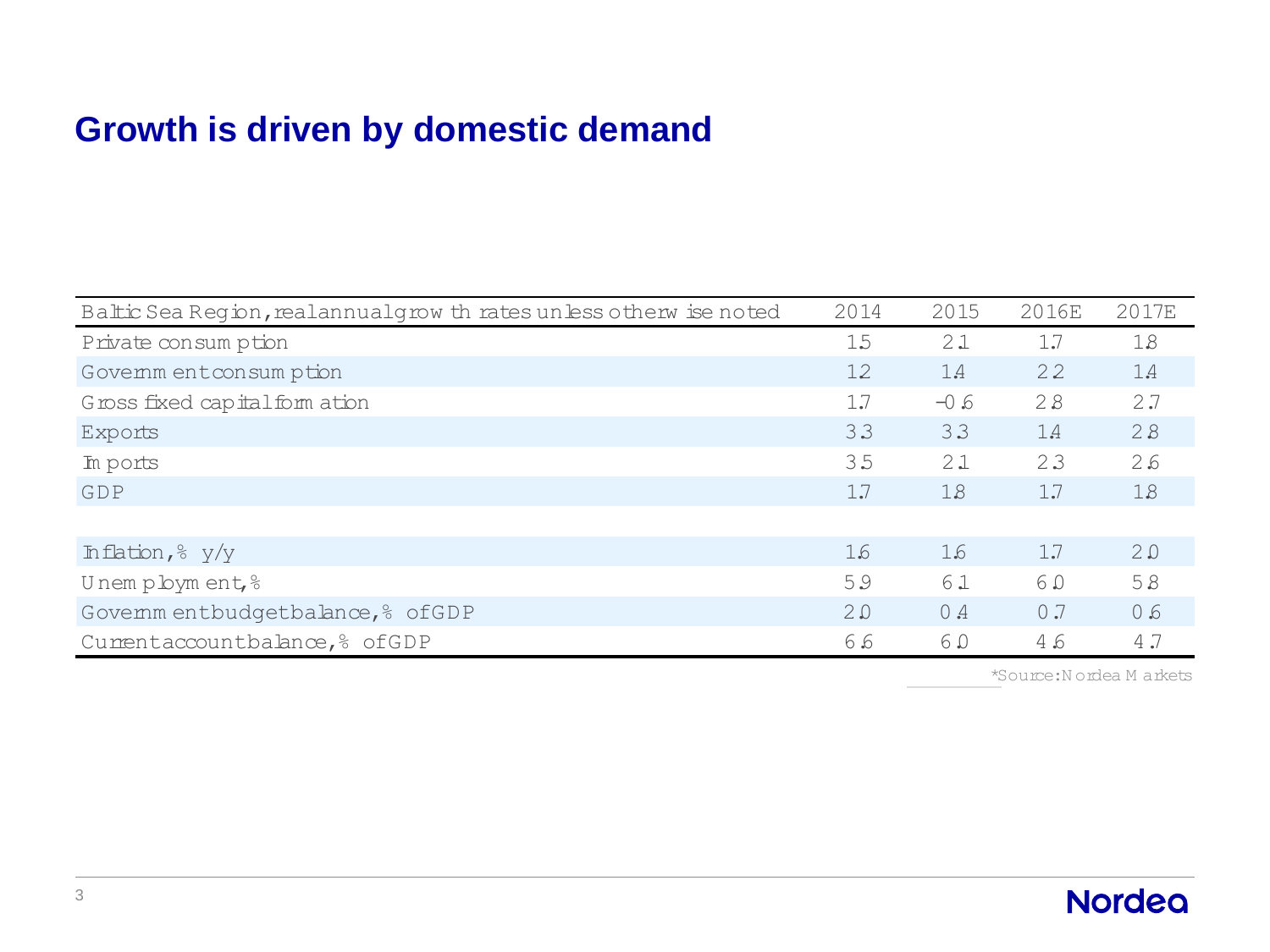# **Growth convergence in the BSR**

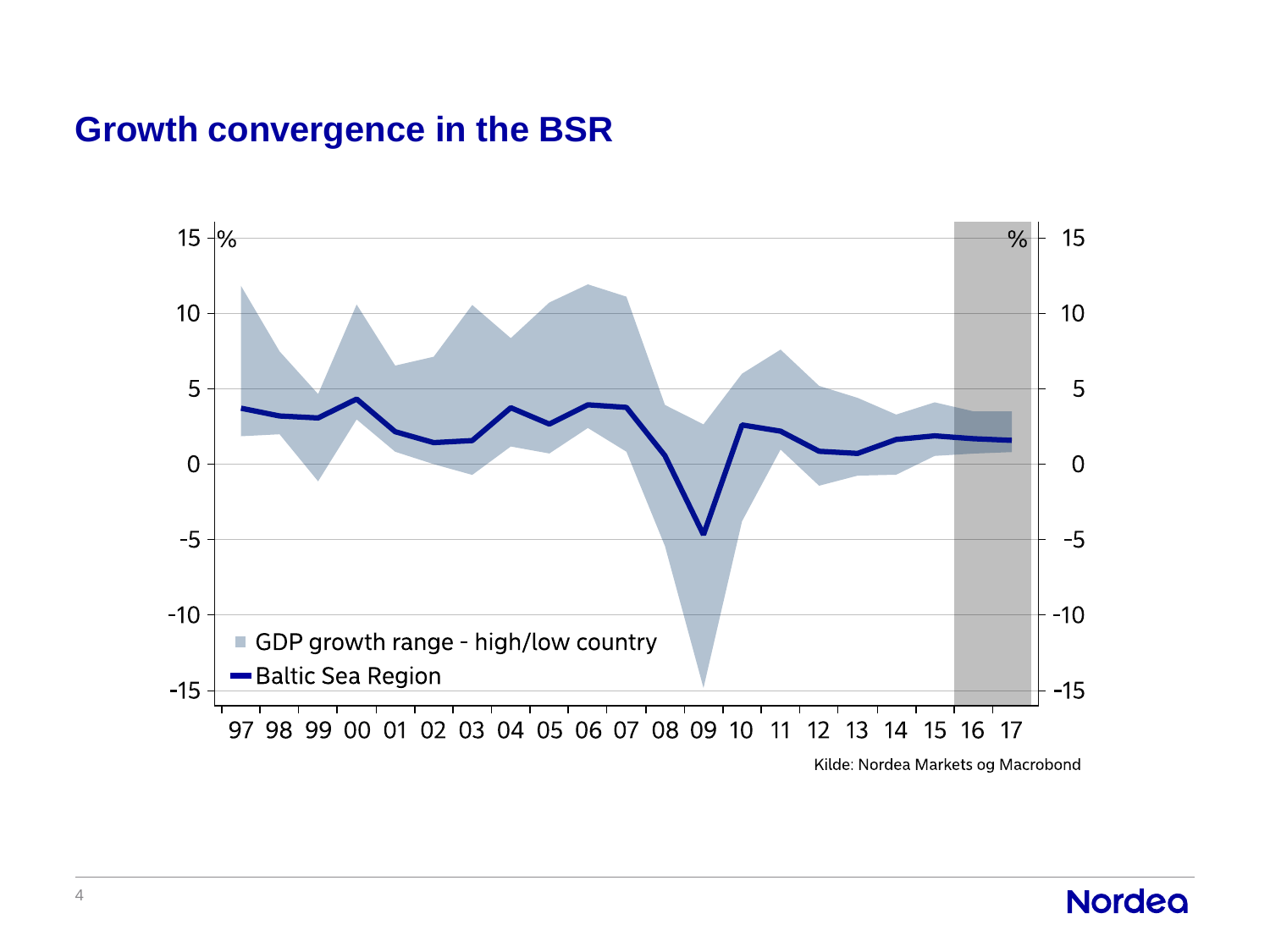# **Weak growth in world trade is a huge challenge to (small) open economies**

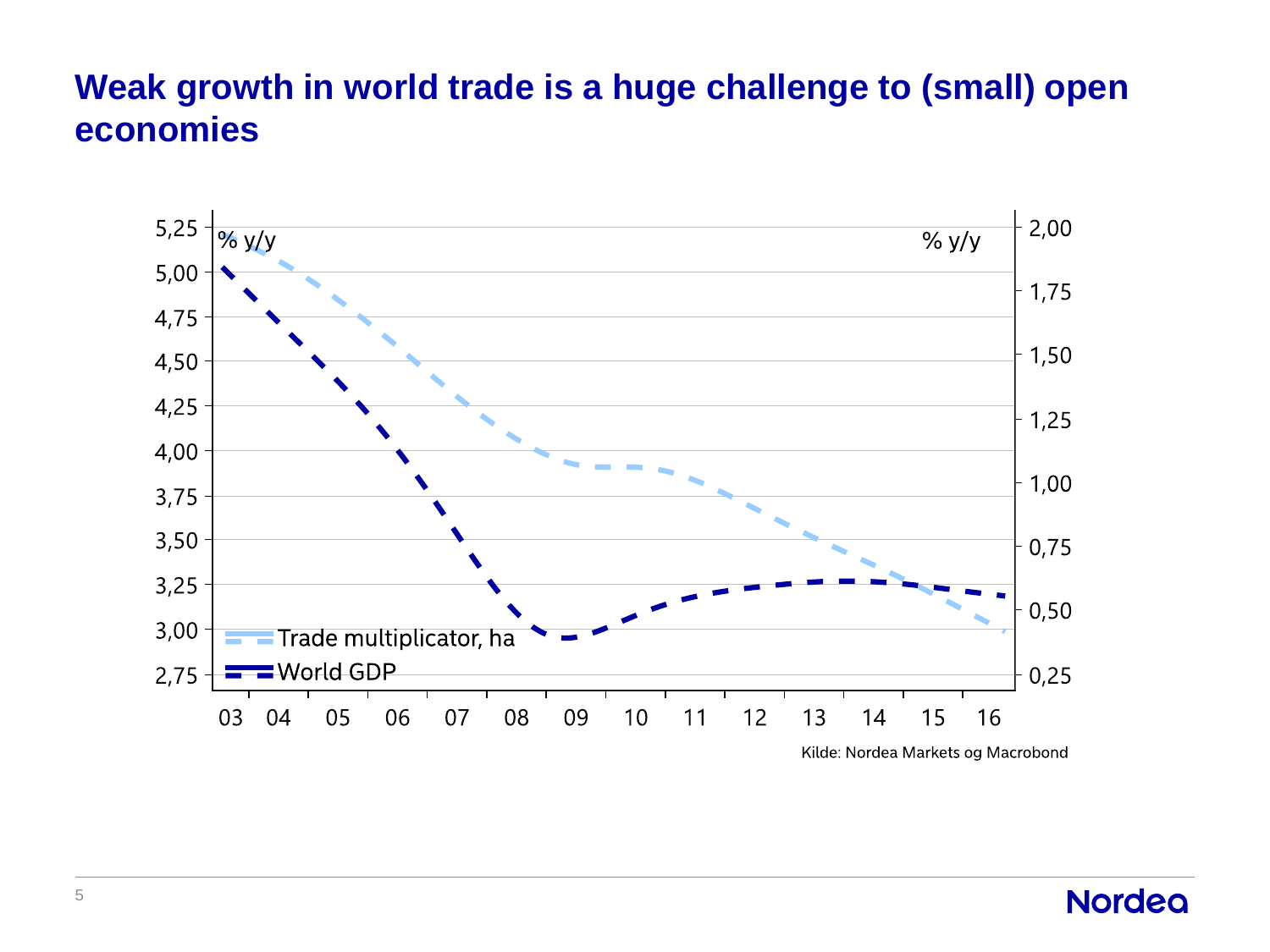#### **Brexit means Brexit – can potentially be harmful for the BSR**

• This agreement should allow for the freest possible trade in goods and services between Britain and the F U's member states. It should give British companies the maximum freedom to trade with and operate within European markets — and let European businesses do the same in Britain. But I want to be clear. What I am proposing cannot mean membership of the single market."



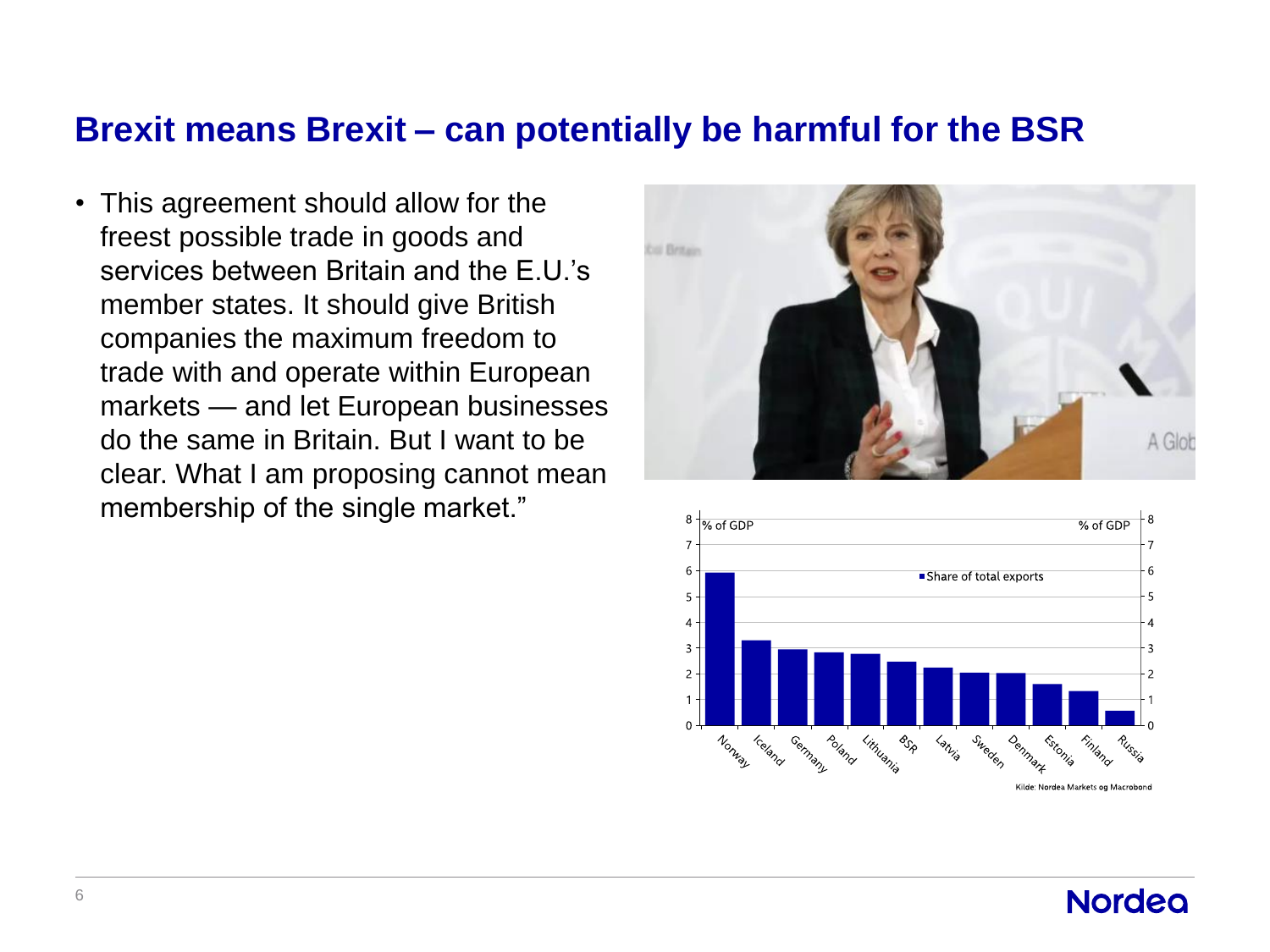# **Trump – Putin. A new alliance which can impact the sanctions policy.**



Donald J. Trump @realDonaldTrump · Jan 7

Having a good relationship with Russia is a good thing, not a bad thing. Only "stupid" people, or fools, would think that it is bad!  $We...$ 

← 26K <sup>+</sup> 28K ♥ 93K



Donald J. Trump @realDonaldTrump 30 Dec 2016 Great move on delay (by V. Putin) - I always knew he was very smart!

 $\blacklozenge$  36K **17** 33K

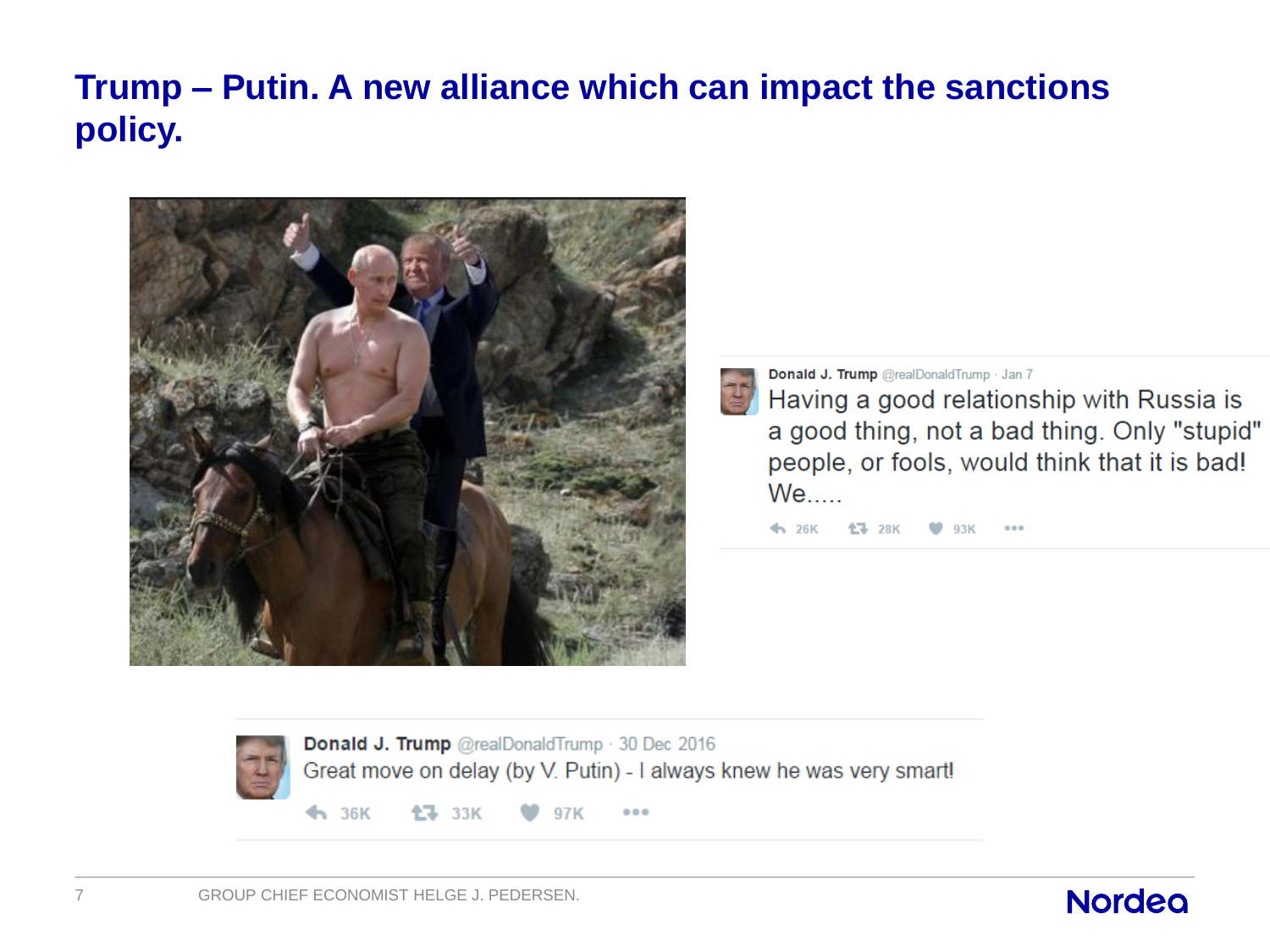# **Monetary policy helps domestic demand**

As regards **non-standard monetary policy measures**, we will continue to make purchases under the asset purchase programme (APP) at the current monthly pace of  $\epsilon$ 80 billion until the end of March 2017. From April 2017, our net asset purchases are intended to continue at a monthly pace of  $\epsilon$ 60 billion until the end of December 2017, or beyond, if necessary, and in any case until the Governing Council sees a sustained adjustment in the path of inflation consistent with its inflation aim.

The **key ECB interest rates** were kept unchanged and we continue to expect them to remain at present or lower levels for an extended period of time, and well past the horizon of our net asset purchases.

*Mario Draghi, Frankfurt, 8 December 2016*



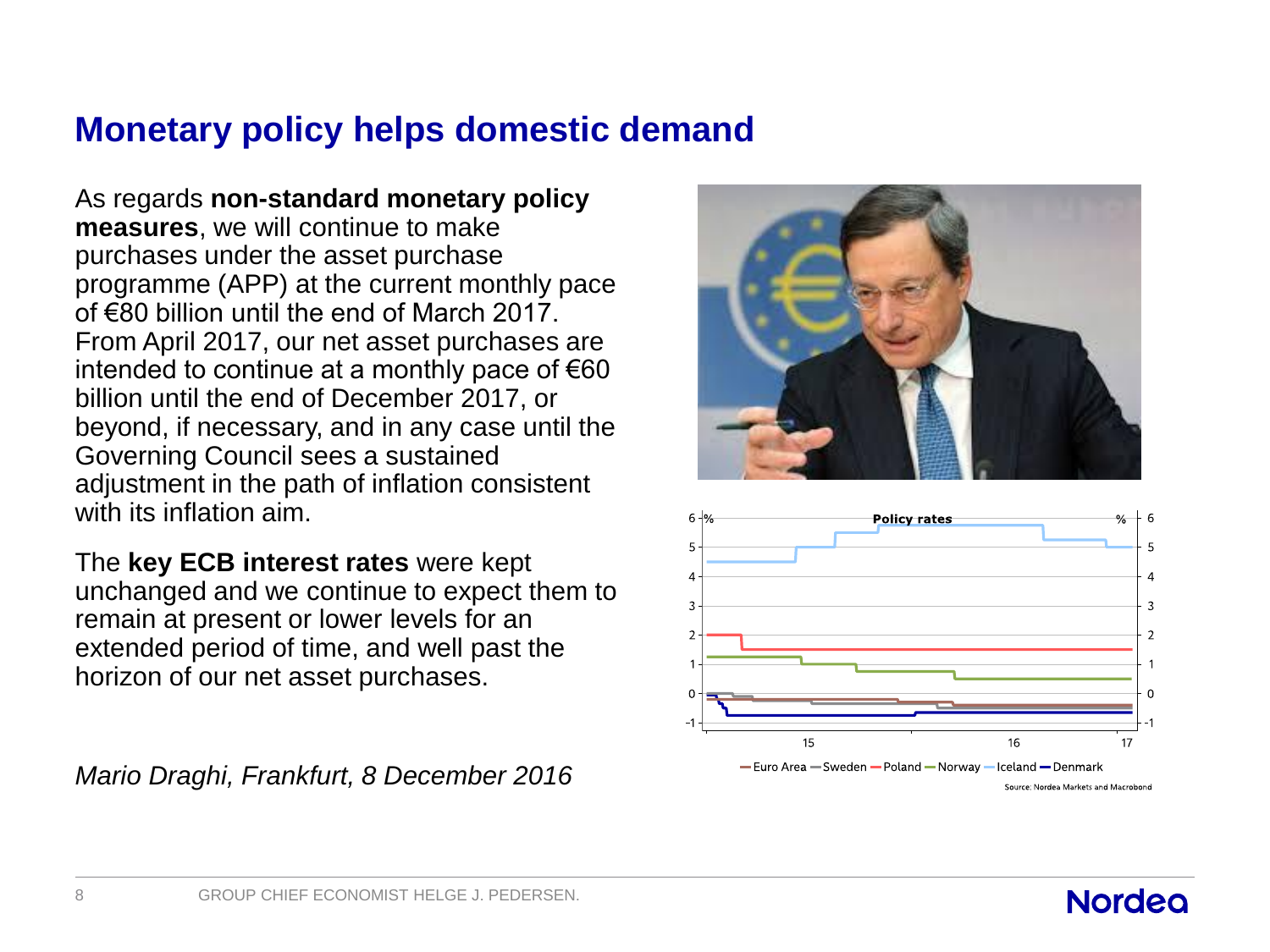### **Risks of bubbles in real estate prices?**

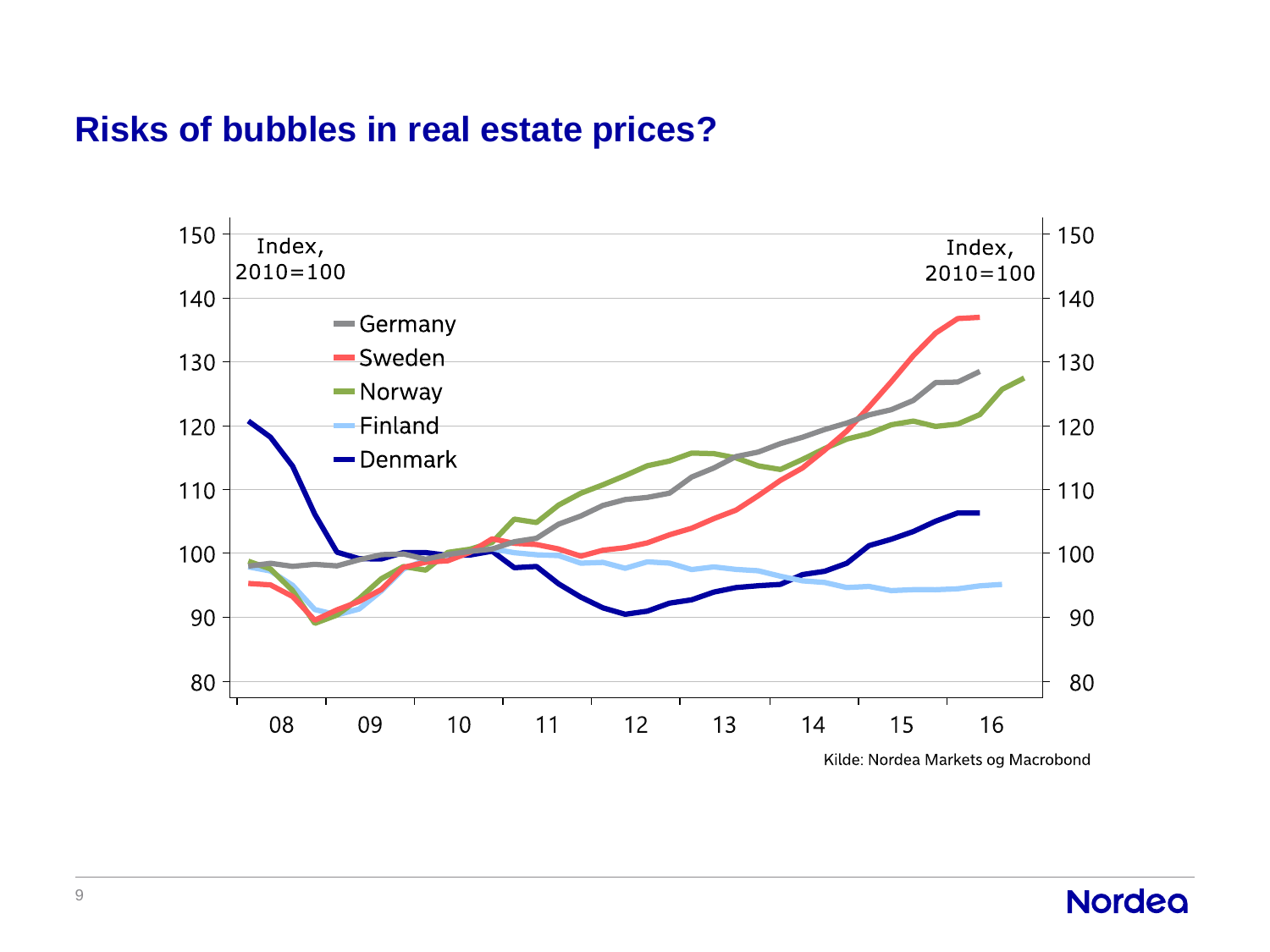### **Risks of bubbles in real estate prices?**

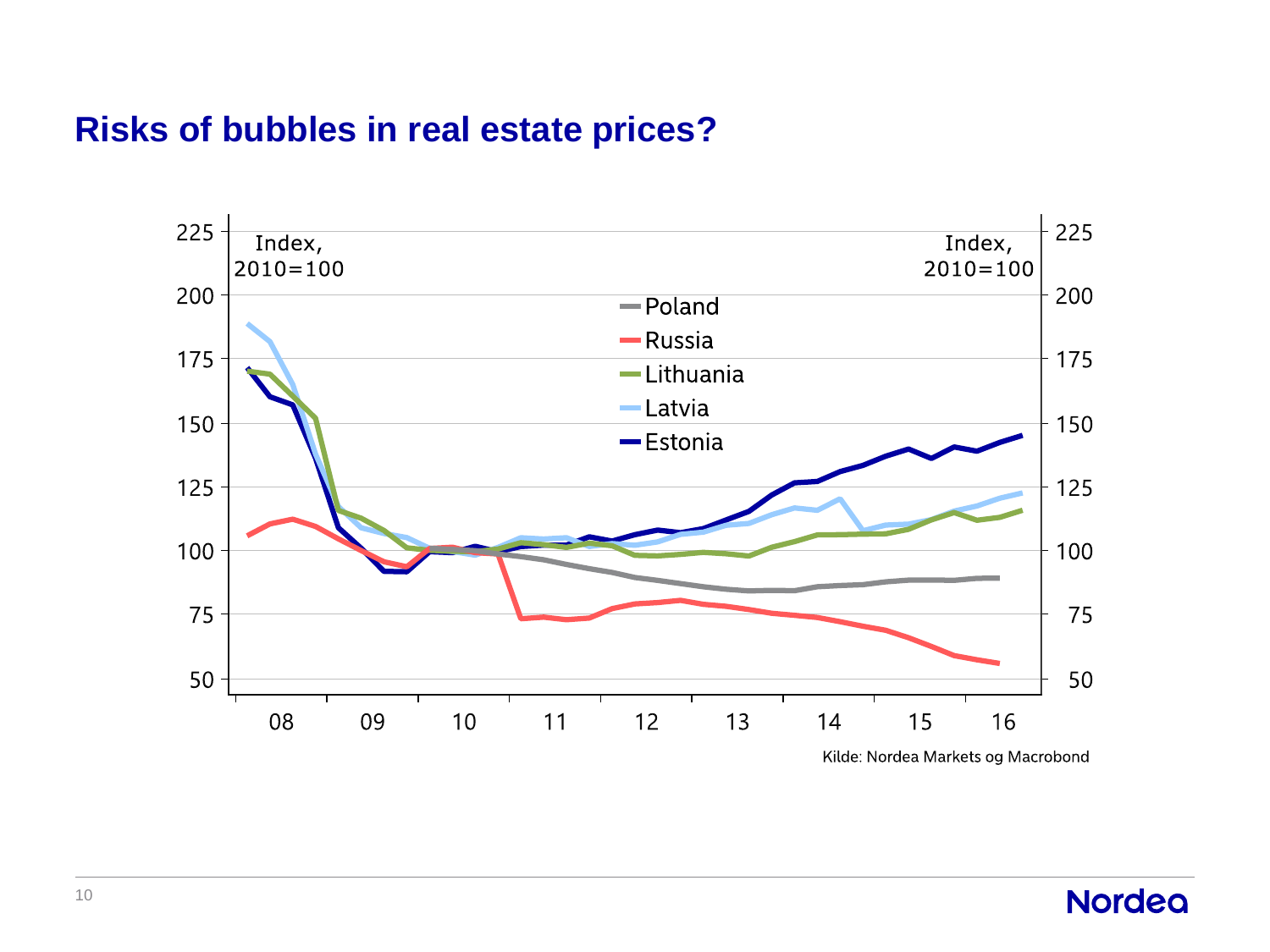## **Retail store prices are not inexpensive in Vilnius**



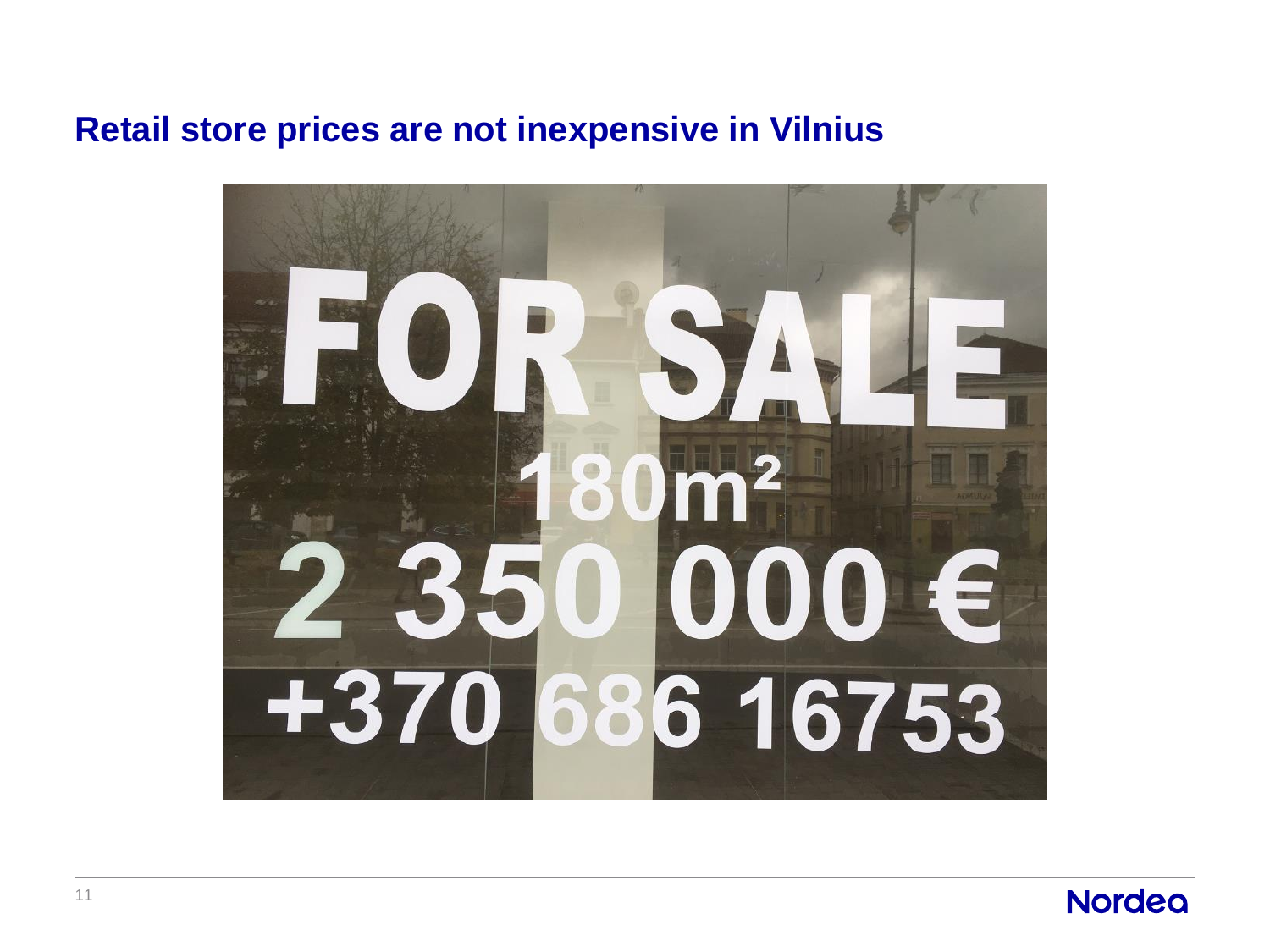# **The labour market has improved**

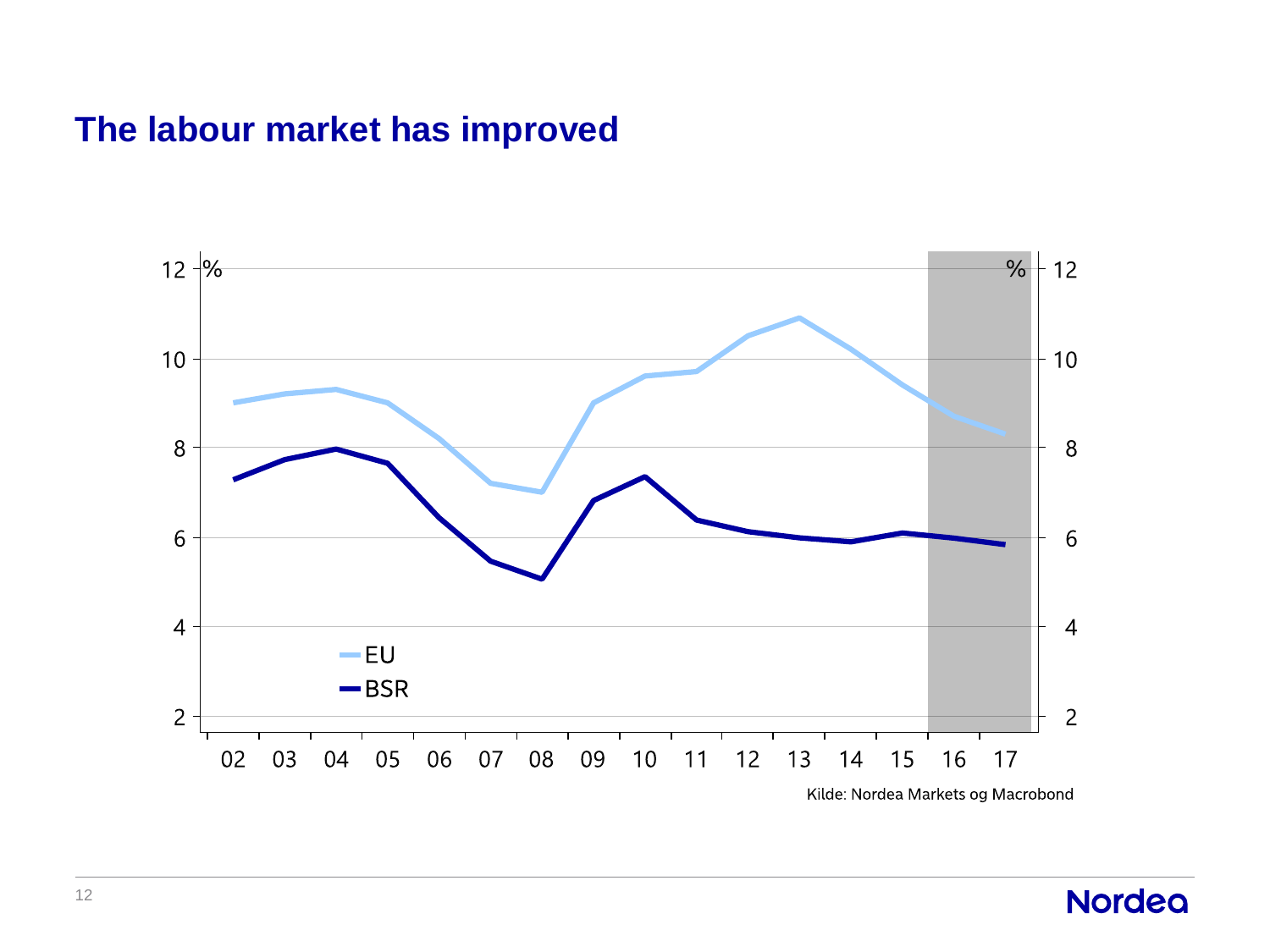### **But youth unemployment still pose a big problem**



Kilde: Nordea Markets og Macrobond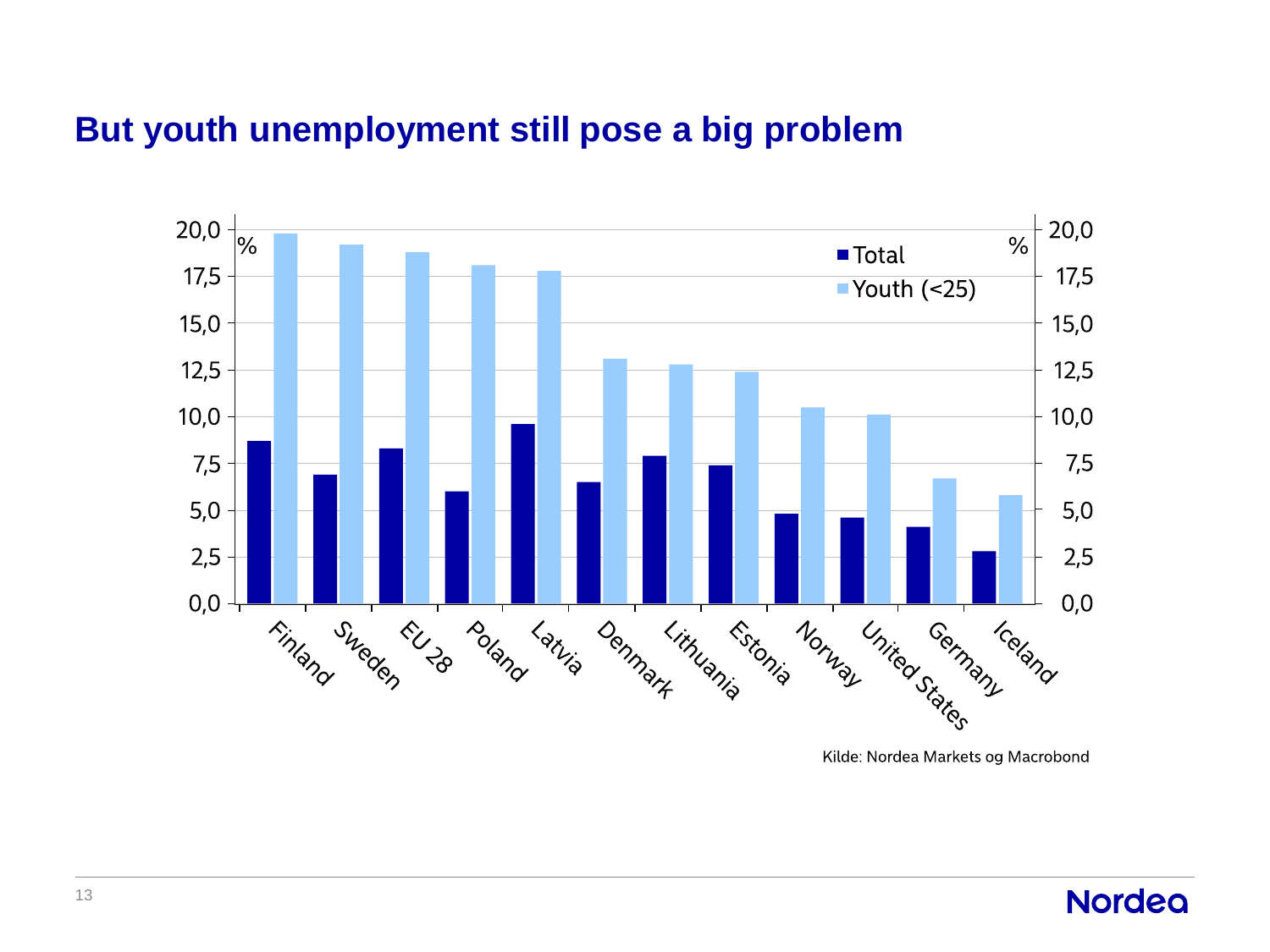# **Economic governance is among the best in the world**

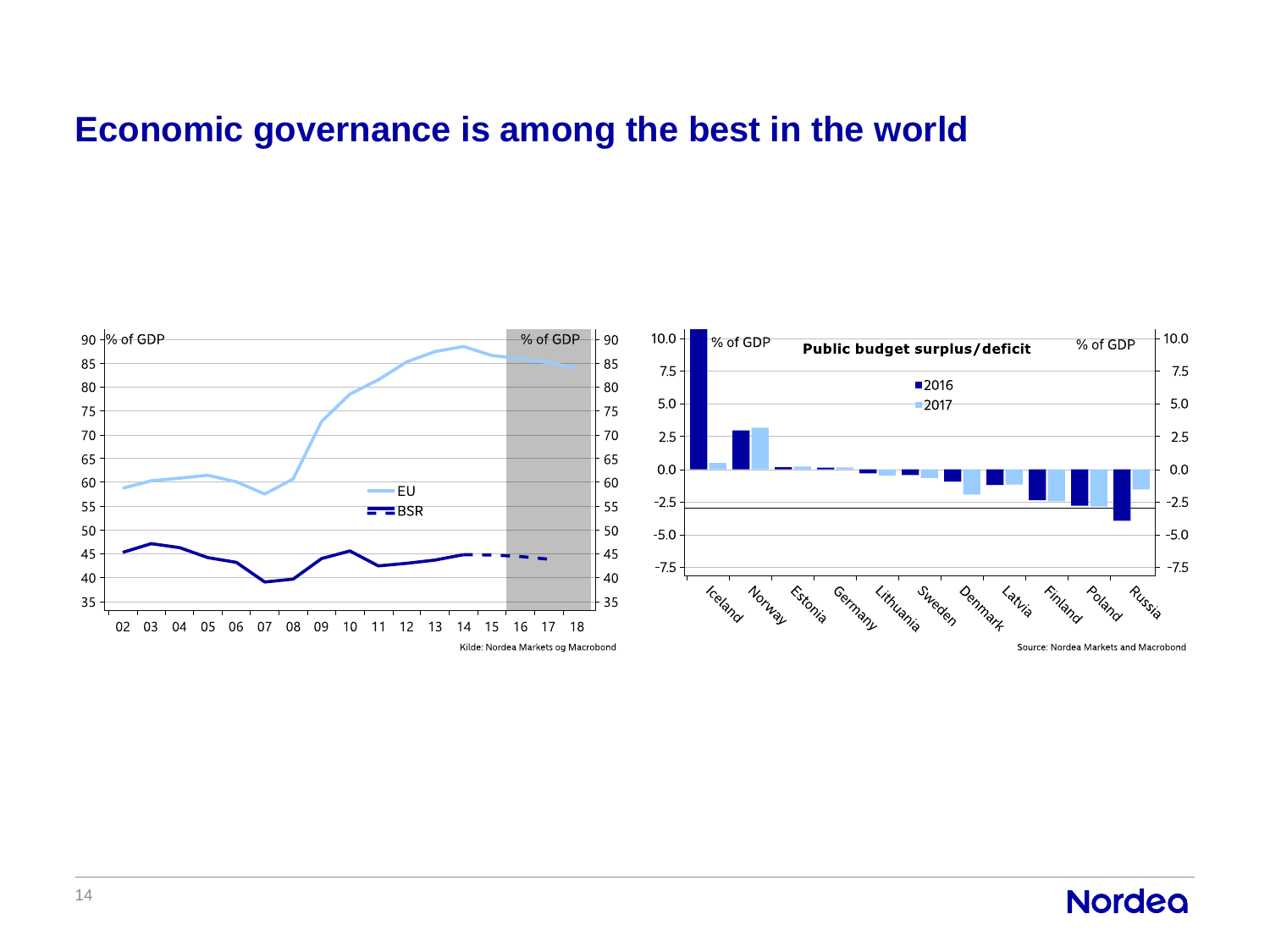# **Less (macro economic) misery than in most other places**

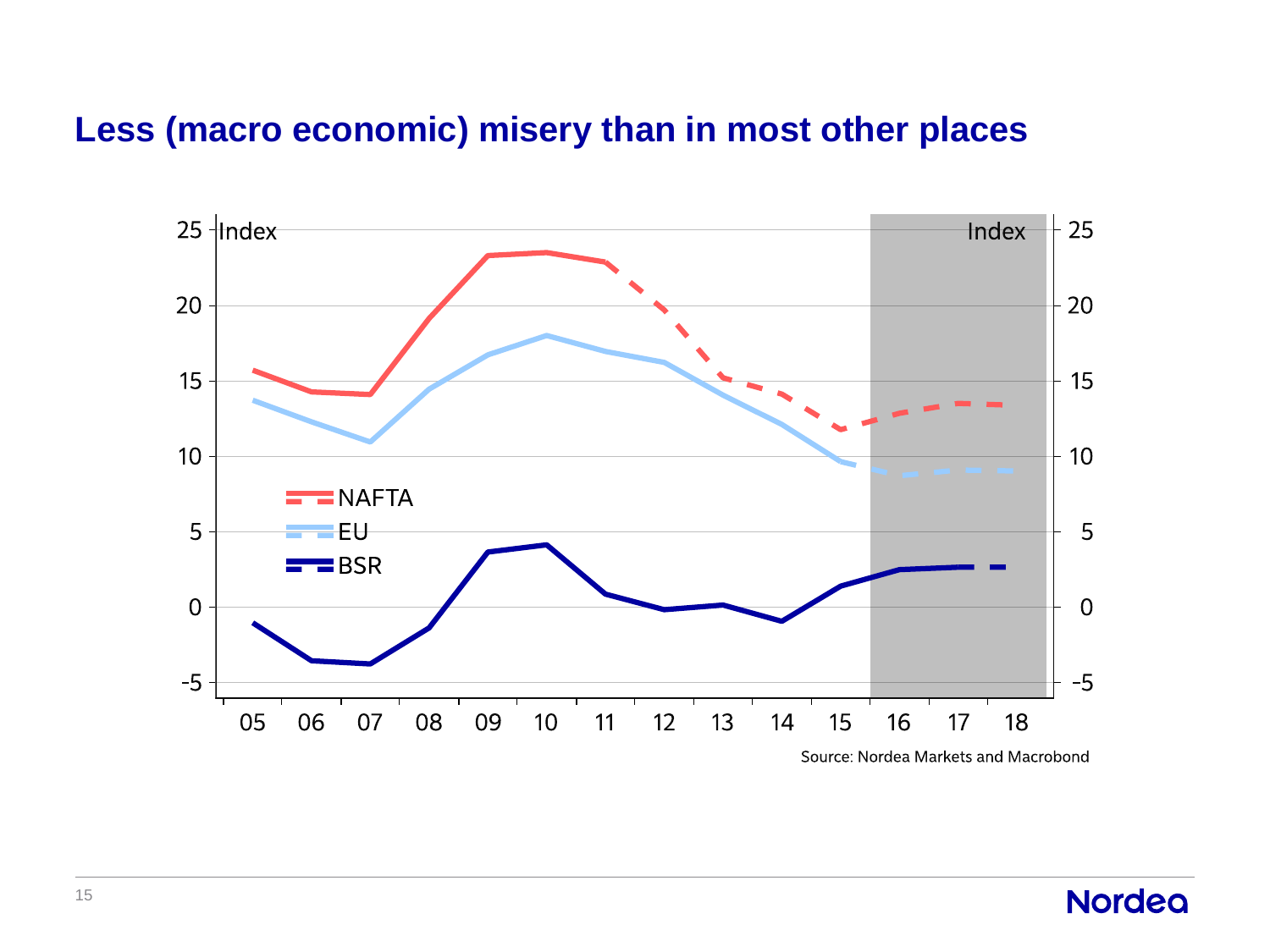### **But demographics pose a serious challenge for the region**



**Population projections** 

Kilde: Nordea Markets og Macrobond